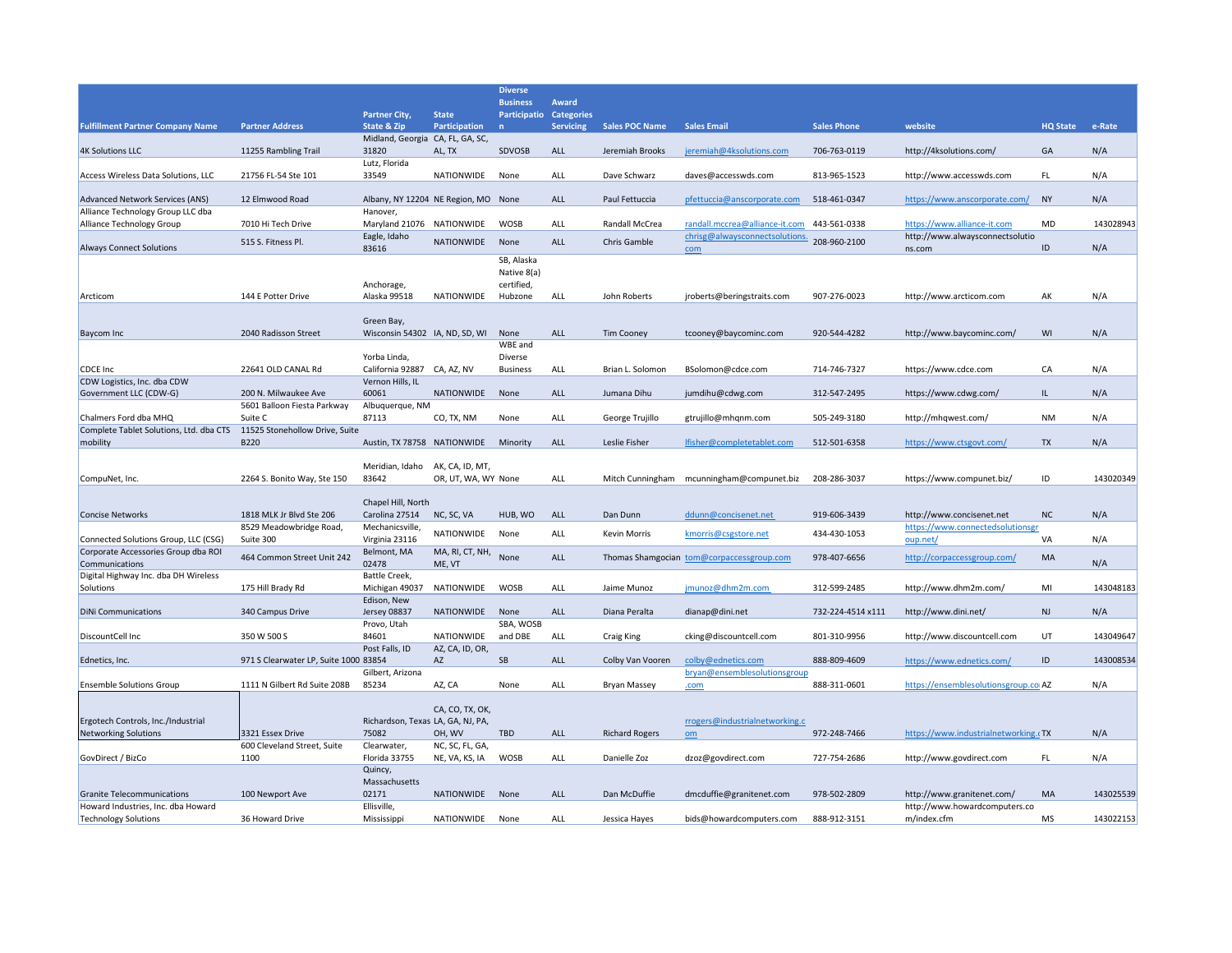|                                        |                             |                                    | AL, AR, FL, GA, |                       |            |                          |                               |                      |                                   |           |           |
|----------------------------------------|-----------------------------|------------------------------------|-----------------|-----------------------|------------|--------------------------|-------------------------------|----------------------|-----------------------------------|-----------|-----------|
|                                        |                             |                                    | KY, LA, MS, NC, |                       |            |                          |                               |                      |                                   |           |           |
|                                        |                             | Chapel Hill, North OK, SC, TN, TX, |                 |                       |            |                          |                               |                      |                                   |           |           |
| IC Logic dba USAT                      | 605 Eastowne Dr             | Carolina 27514                     | VA, WV          | <b>WO</b>             | ALL        | Jason Jenkins            | jjenkins@usatcorp.com         | 919-942-4214 x230    | http://www.usatcorp.com           | <b>NC</b> | N/A       |
|                                        |                             | Austin, Texas                      |                 |                       |            |                          |                               |                      |                                   |           |           |
| Ingram Technologies, LLC               | 11615 Angus Rd, Suite 112   | 78759                              | NATIONWIDE      | <b>SB</b>             | ALL        | Scott Ingram             | scott@ingramt.com             | 512-595-0285         | https://www.ingramt.com/          | <b>TX</b> | N/A       |
|                                        |                             | Tempe, Arizona                     | AL, FL, GA, MS, |                       |            |                          |                               |                      | https://www.ips.insight.com/en_U  |           |           |
| Insight Public Sector, Inc.            | 6820 S. Harl Avenue         | 85283                              | NJ, RI          | None                  | <b>ALL</b> | Pam Potter               | SLEDContracts@insight.com     | 480-366-7027         | S/public-sector.html              | AZ        | 143030052 |
|                                        |                             |                                    |                 |                       |            |                          |                               |                      |                                   |           |           |
|                                        |                             |                                    |                 | Can obtain            |            |                          |                               |                      |                                   |           |           |
|                                        |                             |                                    |                 | as needed             |            |                          |                               |                      |                                   |           |           |
|                                        |                             | Ronkonkoma,                        |                 | via local             |            |                          |                               |                      |                                   |           |           |
| <b>Island Tech Service</b>             | 980 S 2nd Street            | New York 11779                     | NATIONWIDE      | partnerships ALL      |            | <b>Robert Gronenthal</b> | robert@itsg.us.com            | 631-447-2442 X236    | http://itsg.us.com/               | <b>NY</b> | N/A       |
|                                        |                             | Dover, Delaware                    |                 |                       |            |                          | holly.natrin@magnumelectronic |                      | http://www.magnumelectronics.c    |           |           |
| <b>Magnum Electronics Inc</b>          | 927 Horsepond Rd            | 19901                              | NATIONWIDE      | SB                    | ALL        | <b>Holly Natrin</b>      | s.com                         | 302-734-9250         | om                                | DE        | N/A       |
|                                        |                             |                                    |                 |                       |            |                          |                               |                      |                                   |           |           |
|                                        |                             |                                    |                 | <b>VIP</b>            |            |                          |                               |                      |                                   |           |           |
|                                        |                             |                                    |                 | SDVOSB/VO             |            |                          |                               |                      |                                   |           |           |
|                                        |                             |                                    |                 | SB, Certified         |            |                          |                               |                      |                                   |           |           |
|                                        |                             |                                    |                 | WOSB/WBE,             |            |                          |                               |                      |                                   |           |           |
|                                        |                             |                                    |                 | SBA                   |            |                          |                               |                      |                                   |           |           |
|                                        |                             |                                    |                 | Hubzone,              |            |                          |                               |                      |                                   |           |           |
|                                        |                             |                                    |                 | ODOT/DBE,             |            |                          |                               |                      |                                   |           |           |
|                                        |                             | Edmond,                            |                 | Small                 |            |                          |                               |                      |                                   |           |           |
| Mayhew Technology Solutions, LLC       | 1400 S Fretz Ave. Ste 135   | Oklahoma 73003 OK, AR              |                 | <b>Business</b>       | <b>ALL</b> | Keith Weber              | kweber@mayhewts.com           | 405-834-9156         | https://www.mayhewts.com/         | OK        | N/A       |
| Mount Olympus Pro Audio, LLC dba       |                             | West Jordan,                       |                 |                       |            |                          |                               |                      |                                   |           |           |
| MOPA, LLC                              | 7904 S 1530 W               | <b>Utah 84088</b>                  | UT, ID, NV, CO  | None                  | <b>ALL</b> | <b>Warren James</b>      | warren@mopallc.com            | 801-542-0504         | https://www.mopallc.com/          | UT        | N/A       |
|                                        | 1777 Botelho Dr. Ste 102    | Walnut Creek, CA                   |                 |                       |            |                          |                               |                      |                                   |           |           |
| Netxperts, Inc.                        |                             | 94596                              | CA              | SB<br>Women's         | <b>ALL</b> | <b>Gary Nordine</b>      | gnordine@netxperts.com        | 925-806-0800 x144    | https://netxperts.com/            | CA        | 143031867 |
| <b>Nth Generation Computing</b>        | 17055 Camino San Bernardo   | San Diego,<br>California 92127 CA  |                 | Owned                 | ALL        | <b>Stephanie Moser</b>   | stephanie.moser@nth.com       | 858-451-2383         | https://www.nth.com/              | CA        | N/A       |
|                                        |                             |                                    |                 |                       |            |                          |                               |                      |                                   |           |           |
| PC Specialists, Inc. dba Technology    |                             | San Diego,                         |                 | SB/ Minority          |            |                          |                               |                      |                                   |           |           |
| Integration Group (TIG)                | 10240 Flanders Court        | California 92019 NATIONWIDE        |                 | Owned                 | ALL        | Georgia Vasilion         | georgia.vasilion@tig.com      | 562-279-0950 x4962   | https://www.tig.com/              | CA        | 143006183 |
| PC Specialists, Inc. dba Technology    |                             |                                    |                 |                       |            |                          |                               |                      |                                   |           |           |
|                                        | PO Box 85244                | San Diego,<br>California 92121 HI  |                 | SB/ Minority<br>Owned | <b>ALL</b> | Roland Yee               |                               | (808) 524-6552 x1562 |                                   |           | 143006183 |
| Integration Group (TIG)                |                             | Washington,                        |                 |                       |            |                          | contractadmin@tig.com         |                      | https://www.tig.com/              | CA        |           |
|                                        |                             | District of                        |                 |                       |            |                          |                               |                      |                                   |           |           |
| <b>PCN Strategies Inc</b>              | 1612 K St NW, Suite 802     | Columbia 20006                     | NATIONWIDE      | None                  | <b>ALL</b> | <b>Tracey Gladish</b>    | tracey.g@pcnstrategies.com    | 202-421-0885         | http://www.pcnstrategies.com      | DC        | 143051510 |
|                                        |                             |                                    |                 |                       |            |                          |                               |                      |                                   |           |           |
|                                        |                             | Springfield,                       |                 |                       |            |                          |                               |                      |                                   |           |           |
| Plum Laboratories, LLC                 | 329 North Main St.          | Tennessee 37172 NATIONWIDE         |                 | None                  | ALL        | Lee Williams             | ee@plumcases.com              | 615-719-1890         | https://plumcases.com/            | <b>TN</b> | 143050222 |
|                                        |                             | New York, New                      |                 |                       |            |                          |                               |                      |                                   |           |           |
| Presidio Networked Solutions Inc       | One Penn Plaza, Suite 2832  | York 10119                         | NATIONWIDE      | None                  | <b>ALL</b> | Cheryl Balustein         | czadlo@presidio.com           | 407-409-8253         | http://www.presidio.com           | <b>NY</b> | 143015315 |
|                                        | 901 Marquette Avenue, Suite | Minneapolis, MN                    |                 |                       |            |                          |                               |                      |                                   |           |           |
| <b>Procellis Technology</b>            | 1500                        | 55402                              | MN and WI       | SDB, VOSB ALL         |            | Damian Young             | damian.young@procellis.com    | 612-430-9505         | www.procellis.com                 | <b>MN</b> | N/A       |
|                                        |                             | San Jose,                          | CA, ID, IA, OR, |                       |            |                          |                               |                      |                                   |           |           |
| <b>Premier Wireless Solutions</b>      | 88 Bonaventura Dr.          | California 95134                   | TX, WA          | None                  | <b>ALL</b> | Roevic Garingan          | roevic@pws.bz                 | 510-552-2259         | https://www.pws.bz/               | CA        | N/A       |
| <b>QPCS</b>                            |                             |                                    | CA, NV, AZ, UT, |                       |            | David Cherniawski        | davidc@qpcs.net               | 209-614-2492         |                                   |           |           |
| IntelliSite (Smart Cities)             | 2400 Rockefeller            | Ceres, CA 95307                    | OR, WA, ID      | None                  | ALL        | Sarah Sevier             | ssevier@intellisite.io        | 209-303-6219         | http://www.qpcs.net/              | CA        |           |
|                                        |                             | San Diego, CA                      |                 |                       |            |                          |                               |                      |                                   |           |           |
| RadioMobile, Inc.                      | 8801 Kenamar Dr.            | 92121                              | CA              | <b>VOSB</b>           | <b>ALL</b> | Petr Peterka             | ppeterka@radiomobile.com      | 858-530-1065         | https://www.radiomobile.com/      | CA        | N/A       |
|                                        |                             |                                    |                 |                       |            |                          |                               |                      |                                   |           |           |
| <b>RCN Communications, LLC dba RCN</b> |                             | Knoxville,                         |                 |                       |            |                          |                               |                      |                                   |           |           |
| Technologies                           | 200 Jennings Ave            | Tennessee 37917 NATIONWIDE         |                 | <b>WOSB</b>           | <b>ALL</b> | <b>Reed Perryman</b>     | reed@rcntechnologies.com      | 865-293-0350         | http://www.rcntechnologies.com TN |           | 143049412 |
|                                        |                             | Millersville,                      |                 |                       |            |                          |                               |                      |                                   |           |           |
| Rok Brothers Inc.                      | 8201 Cloverleaf Dr          | Maryland 21108 NATIONWIDE          |                 | None                  | <b>ALL</b> | Jason Clemons            | jason@rokbrothers.com         | 800-914-3334         | http://www.ROKBrothers.com        | <b>MD</b> | N/A       |
|                                        |                             | Valencia,                          |                 |                       |            |                          |                               |                      |                                   |           |           |
| Safe Environment Engineering           | 28320 Constellation Road    | California 91355 CA, WA            |                 | <b>SB</b>             | ALL        | David Lamensdorf         | davidl@safeenv.com            | 661-295-5500         | http://www.safeenv.com/           | CA        | N/A       |
|                                        |                             | Somerset, New                      |                 |                       |            |                          |                               |                      |                                   |           |           |
| SHI International Corp.                | 290 Davidson Ave            | Jersey 08873                       | NATIONWIDE MWBE |                       | ALL        | Gary Wilson              | Gary_Wilson@shi.com           | 732-652-3081         | http://www.shi.com                | NJ        | 143012572 |
|                                        |                             |                                    |                 |                       |            |                          |                               |                      |                                   |           |           |